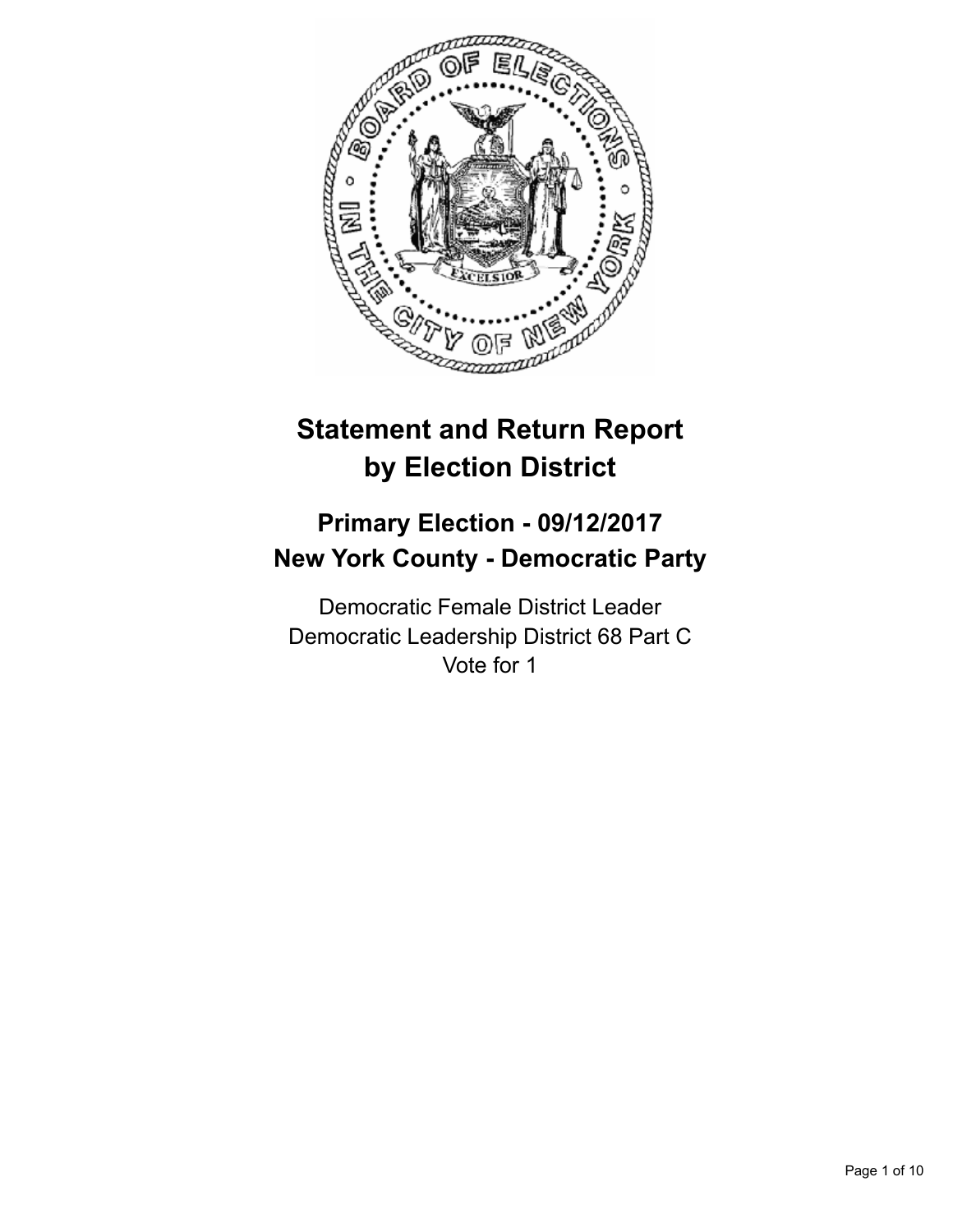

| PUBLIC COUNTER                                           | 69 |
|----------------------------------------------------------|----|
| <b>MANUALLY COUNTED EMERGENCY</b>                        | 0  |
| ABSENTEE / MILITARY                                      | 1  |
| <b>AFFIDAVIT</b>                                         | 0  |
| <b>Total Ballots</b>                                     | 70 |
| Less - Inapplicable Federal/Special Presidential Ballots | 0  |
| <b>Total Applicable Ballots</b>                          | 70 |
| MELISSA MARK-VIVERITO                                    | 41 |
| <b>TANISHA P. DEJESUS</b>                                | 16 |
| <b>Total Votes</b>                                       | 57 |
| Unrecorded                                               | 13 |

#### **004/68**

| PUBLIC COUNTER                                           | 89 |
|----------------------------------------------------------|----|
| <b>MANUALLY COUNTED EMERGENCY</b>                        | 0  |
| ABSENTEE / MILITARY                                      | 3  |
| AFFIDAVIT                                                | 0  |
| <b>Total Ballots</b>                                     | 92 |
| Less - Inapplicable Federal/Special Presidential Ballots | 0  |
| <b>Total Applicable Ballots</b>                          | 92 |
| MELISSA MARK-VIVERITO                                    | 44 |
| <b>TANISHA P. DEJESUS</b>                                | 29 |
| <b>Total Votes</b>                                       | 73 |
| Unrecorded                                               | 19 |
|                                                          |    |

| <b>PUBLIC COUNTER</b>                                    | 81 |
|----------------------------------------------------------|----|
| MANUALLY COUNTED EMERGENCY                               | 0  |
| ABSENTEE / MILITARY                                      |    |
| AFFIDAVIT                                                | 0  |
| <b>Total Ballots</b>                                     | 82 |
| Less - Inapplicable Federal/Special Presidential Ballots | 0  |
| <b>Total Applicable Ballots</b>                          | 82 |
| MELISSA MARK-VIVERITO                                    | 55 |
| <b>TANISHA P. DEJESUS</b>                                | 19 |
| <b>Total Votes</b>                                       | 74 |
| Unrecorded                                               | 8  |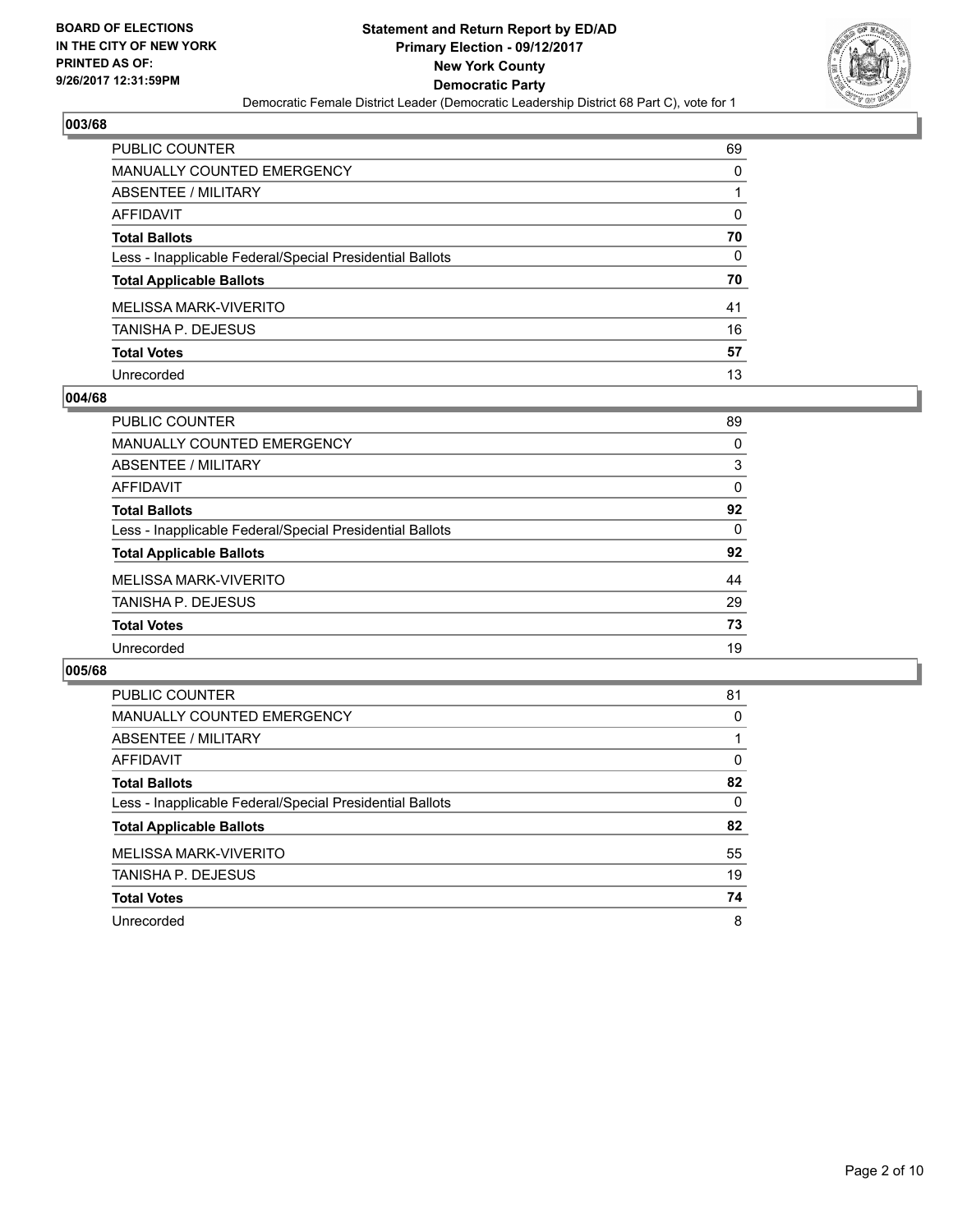

| <b>PUBLIC COUNTER</b>                                    | 47             |
|----------------------------------------------------------|----------------|
| <b>MANUALLY COUNTED EMERGENCY</b>                        | 0              |
| ABSENTEE / MILITARY                                      | 9              |
| AFFIDAVIT                                                | $\overline{2}$ |
| <b>Total Ballots</b>                                     | 58             |
| Less - Inapplicable Federal/Special Presidential Ballots | 0              |
| <b>Total Applicable Ballots</b>                          | 58             |
| <b>MELISSA MARK-VIVERITO</b>                             | 27             |
| <b>TANISHA P. DEJESUS</b>                                | 14             |
| UNATTRIBUTABLE WRITE-IN (WRITE-IN)                       |                |
| <b>Total Votes</b>                                       | 42             |
| Unrecorded                                               | 16             |

#### **007/68**

| PUBLIC COUNTER                                           | 51 |
|----------------------------------------------------------|----|
| MANUALLY COUNTED EMERGENCY                               | 0  |
| ABSENTEE / MILITARY                                      | 5  |
| <b>AFFIDAVIT</b>                                         |    |
| <b>Total Ballots</b>                                     | 57 |
| Less - Inapplicable Federal/Special Presidential Ballots | 0  |
| <b>Total Applicable Ballots</b>                          | 57 |
| MELISSA MARK-VIVERITO                                    | 33 |
| <b>TANISHA P. DEJESUS</b>                                | 10 |
| <b>Total Votes</b>                                       | 43 |
| Unrecorded                                               | 14 |

| <b>PUBLIC COUNTER</b>                                    | 83 |
|----------------------------------------------------------|----|
| MANUALLY COUNTED EMERGENCY                               | 0  |
| ABSENTEE / MILITARY                                      |    |
| AFFIDAVIT                                                |    |
| <b>Total Ballots</b>                                     | 85 |
| Less - Inapplicable Federal/Special Presidential Ballots | 0  |
| <b>Total Applicable Ballots</b>                          | 85 |
| MELISSA MARK-VIVERITO                                    | 47 |
| <b>TANISHA P. DEJESUS</b>                                | 21 |
| <b>Total Votes</b>                                       | 68 |
| Unrecorded                                               | 17 |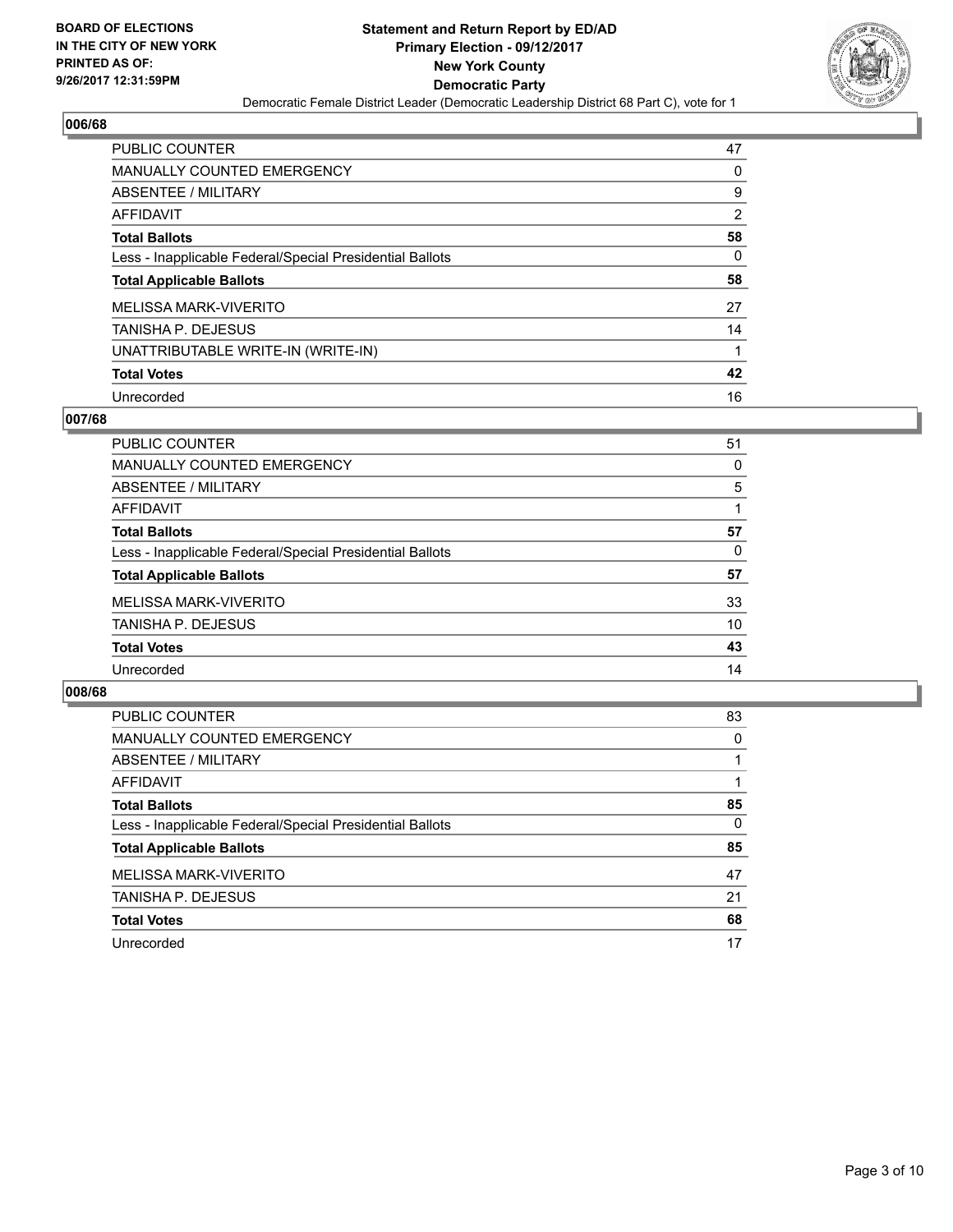

| <b>PUBLIC COUNTER</b>                                    | 82 |
|----------------------------------------------------------|----|
| <b>MANUALLY COUNTED EMERGENCY</b>                        | 0  |
| <b>ABSENTEE / MILITARY</b>                               | 4  |
| <b>AFFIDAVIT</b>                                         |    |
| <b>Total Ballots</b>                                     | 87 |
| Less - Inapplicable Federal/Special Presidential Ballots | 0  |
| <b>Total Applicable Ballots</b>                          | 87 |
| <b>MELISSA MARK-VIVERITO</b>                             | 45 |
| TANISHA P. DEJESUS                                       | 21 |
| <b>Total Votes</b>                                       | 66 |
| Unrecorded                                               | 21 |

#### **010/68**

| <b>PUBLIC COUNTER</b>                                    | 70 |
|----------------------------------------------------------|----|
| <b>MANUALLY COUNTED EMERGENCY</b>                        | 0  |
| ABSENTEE / MILITARY                                      | 3  |
| AFFIDAVIT                                                | 0  |
| <b>Total Ballots</b>                                     | 73 |
| Less - Inapplicable Federal/Special Presidential Ballots | 0  |
| <b>Total Applicable Ballots</b>                          | 73 |
| MELISSA MARK-VIVERITO                                    | 41 |
| <b>TANISHA P. DEJESUS</b>                                | 6  |
| UNATTRIBUTABLE WRITE-IN (WRITE-IN)                       |    |
| <b>Total Votes</b>                                       | 48 |
| Unrecorded                                               | 25 |

| <b>PUBLIC COUNTER</b>                                    | 87 |
|----------------------------------------------------------|----|
| <b>MANUALLY COUNTED EMERGENCY</b>                        | 0  |
| ABSENTEE / MILITARY                                      | 2  |
| AFFIDAVIT                                                |    |
| <b>Total Ballots</b>                                     | 90 |
| Less - Inapplicable Federal/Special Presidential Ballots | 0  |
| <b>Total Applicable Ballots</b>                          | 90 |
| MELISSA MARK-VIVERITO                                    | 47 |
| TANISHA P. DEJESUS                                       | 24 |
| <b>Total Votes</b>                                       | 71 |
| Unrecorded                                               | 19 |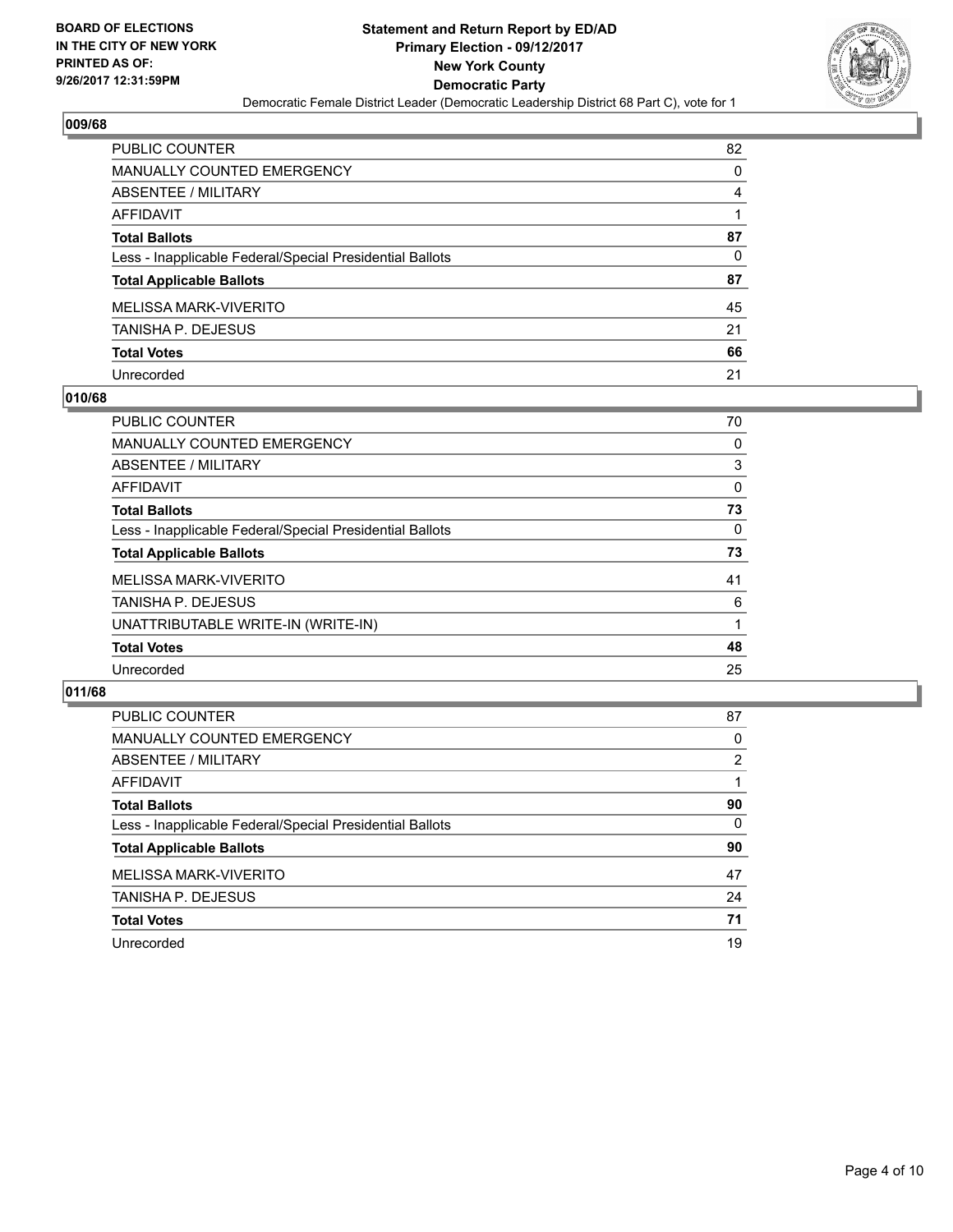

| PUBLIC COUNTER                                           | 34           |
|----------------------------------------------------------|--------------|
| <b>MANUALLY COUNTED EMERGENCY</b>                        | $\Omega$     |
| <b>ABSENTEE / MILITARY</b>                               | 0            |
| <b>AFFIDAVIT</b>                                         | $\Omega$     |
| <b>Total Ballots</b>                                     | 34           |
| Less - Inapplicable Federal/Special Presidential Ballots | $\mathbf{0}$ |
| <b>Total Applicable Ballots</b>                          | 34           |
| <b>MELISSA MARK-VIVERITO</b>                             | 25           |
| TANISHA P. DEJESUS                                       | 6            |
| <b>Total Votes</b>                                       | 31           |
| Unrecorded                                               | 3            |

#### **013/68**

| PUBLIC COUNTER                                           | 38 |
|----------------------------------------------------------|----|
| <b>MANUALLY COUNTED EMERGENCY</b>                        | 0  |
| ABSENTEE / MILITARY                                      | 2  |
| AFFIDAVIT                                                | 0  |
| <b>Total Ballots</b>                                     | 40 |
| Less - Inapplicable Federal/Special Presidential Ballots | 0  |
| <b>Total Applicable Ballots</b>                          | 40 |
| MELISSA MARK-VIVERITO                                    | 22 |
| <b>TANISHA P. DEJESUS</b>                                | 14 |
| <b>Total Votes</b>                                       | 36 |
| Unrecorded                                               | 4  |

| <b>PUBLIC COUNTER</b>                                    | 36 |
|----------------------------------------------------------|----|
| <b>MANUALLY COUNTED EMERGENCY</b>                        | 0  |
| <b>ABSENTEE / MILITARY</b>                               |    |
| AFFIDAVIT                                                | 0  |
| <b>Total Ballots</b>                                     | 37 |
| Less - Inapplicable Federal/Special Presidential Ballots | 0  |
| <b>Total Applicable Ballots</b>                          | 37 |
| <b>MELISSA MARK-VIVERITO</b>                             | 18 |
| TANISHA P. DEJESUS                                       | 9  |
| <b>Total Votes</b>                                       | 27 |
| Unrecorded                                               | 10 |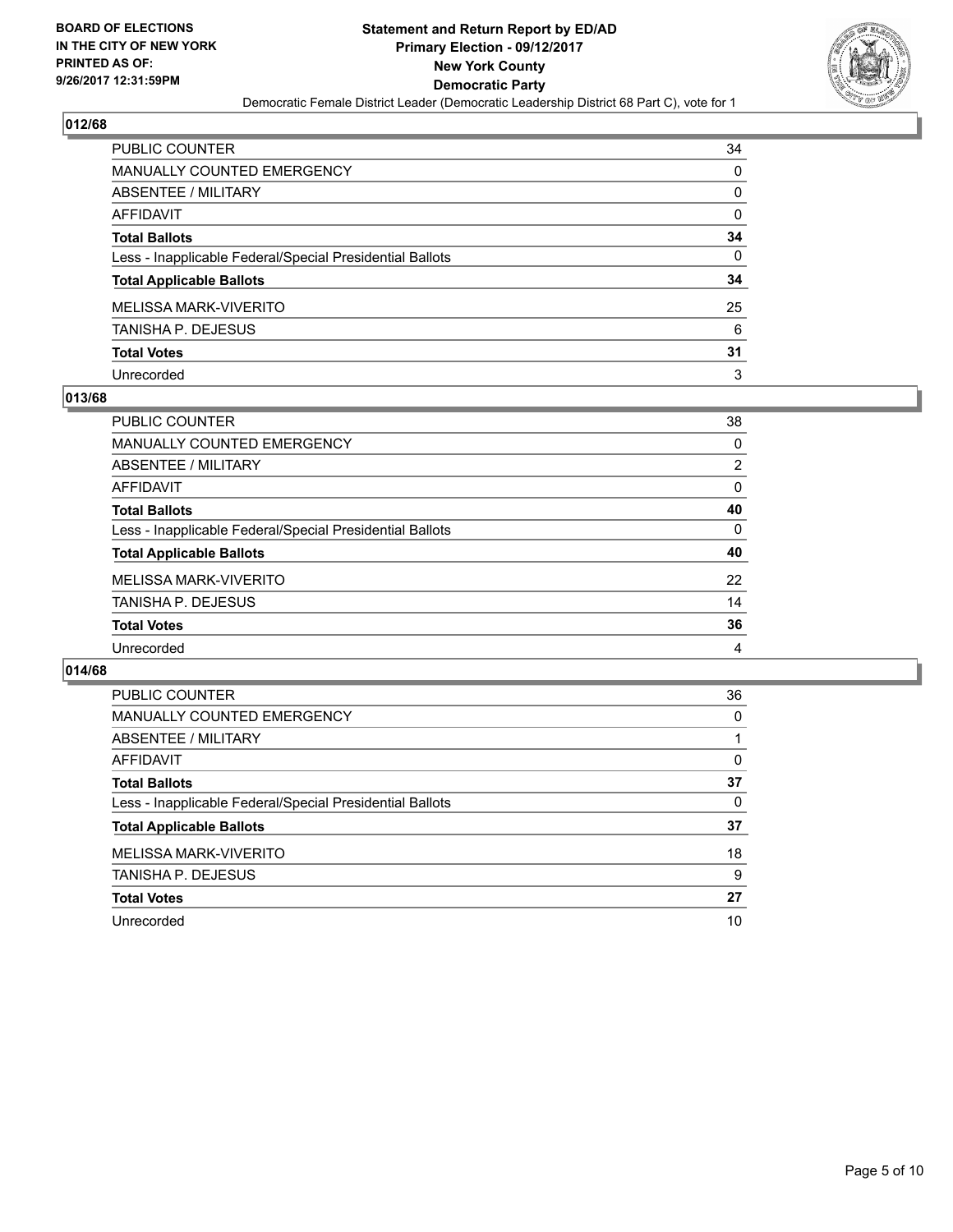

| <b>PUBLIC COUNTER</b>                                    | 32           |
|----------------------------------------------------------|--------------|
| <b>MANUALLY COUNTED EMERGENCY</b>                        | $\Omega$     |
| <b>ABSENTEE / MILITARY</b>                               | 2            |
| <b>AFFIDAVIT</b>                                         | 0            |
| <b>Total Ballots</b>                                     | 34           |
| Less - Inapplicable Federal/Special Presidential Ballots | $\mathbf{0}$ |
| <b>Total Applicable Ballots</b>                          | 34           |
| <b>MELISSA MARK-VIVERITO</b>                             | 15           |
| TANISHA P. DEJESUS                                       | 11           |
| <b>Total Votes</b>                                       | 26           |
| Unrecorded                                               | 8            |

#### **024/68**

| <b>PUBLIC COUNTER</b>                                    | 55 |
|----------------------------------------------------------|----|
| <b>MANUALLY COUNTED EMERGENCY</b>                        | 0  |
| ABSENTEE / MILITARY                                      | 2  |
| AFFIDAVIT                                                |    |
| <b>Total Ballots</b>                                     | 58 |
| Less - Inapplicable Federal/Special Presidential Ballots | 0  |
| <b>Total Applicable Ballots</b>                          | 58 |
| MELISSA MARK-VIVERITO                                    | 38 |
| <b>TANISHA P. DEJESUS</b>                                | 11 |
| <b>Total Votes</b>                                       | 49 |
| Unrecorded                                               | 9  |

| PUBLIC COUNTER                                           | 112 |
|----------------------------------------------------------|-----|
| <b>MANUALLY COUNTED EMERGENCY</b>                        | 0   |
| ABSENTEE / MILITARY                                      | 5   |
| <b>AFFIDAVIT</b>                                         | 0   |
| <b>Total Ballots</b>                                     | 117 |
| Less - Inapplicable Federal/Special Presidential Ballots | 0   |
| <b>Total Applicable Ballots</b>                          | 117 |
| MELISSA MARK-VIVERITO                                    | 76  |
| TANISHA P. DEJESUS                                       | 20  |
| <b>Total Votes</b>                                       | 96  |
| Unrecorded                                               | 21  |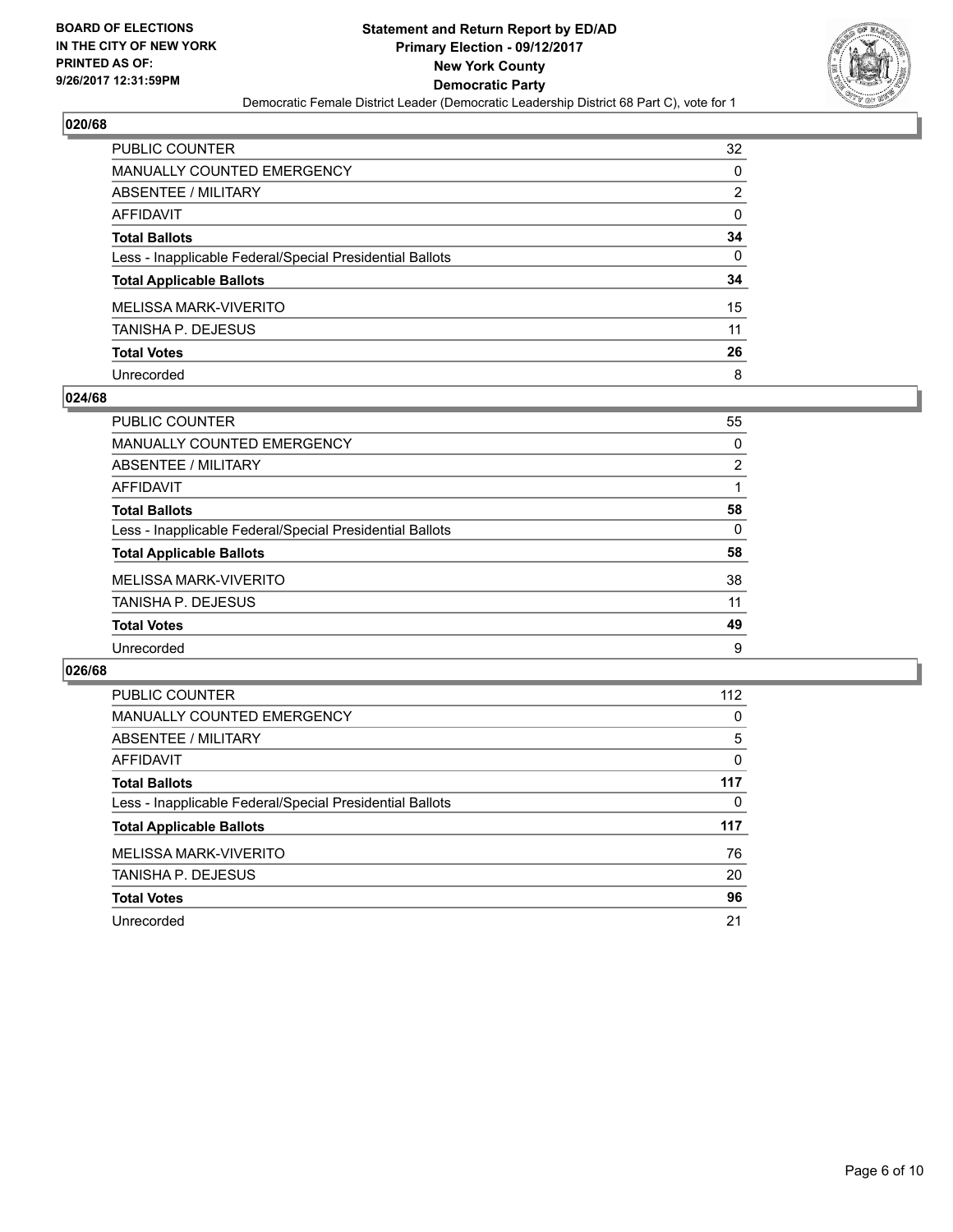

| <b>PUBLIC COUNTER</b>                                    | 101 |
|----------------------------------------------------------|-----|
| <b>MANUALLY COUNTED EMERGENCY</b>                        | 0   |
| ABSENTEE / MILITARY                                      | 3   |
| AFFIDAVIT                                                | 0   |
| <b>Total Ballots</b>                                     | 104 |
| Less - Inapplicable Federal/Special Presidential Ballots | 0   |
| <b>Total Applicable Ballots</b>                          | 104 |
| MELISSA MARK-VIVERITO                                    | 63  |
| <b>TANISHA P. DEJESUS</b>                                | 25  |
| <b>Total Votes</b>                                       | 88  |
| Unrecorded                                               | 16  |

#### **028/68**

| PUBLIC COUNTER                                           | 75 |
|----------------------------------------------------------|----|
| <b>MANUALLY COUNTED EMERGENCY</b>                        | 0  |
| ABSENTEE / MILITARY                                      | 4  |
| AFFIDAVIT                                                |    |
| <b>Total Ballots</b>                                     | 80 |
| Less - Inapplicable Federal/Special Presidential Ballots | 0  |
| <b>Total Applicable Ballots</b>                          | 80 |
| MELISSA MARK-VIVERITO                                    | 47 |
| <b>TANISHA P. DEJESUS</b>                                | 24 |
| <b>Total Votes</b>                                       | 71 |
| Unrecorded                                               | 9  |

| <b>PUBLIC COUNTER</b>                                    | 30 |
|----------------------------------------------------------|----|
| <b>MANUALLY COUNTED EMERGENCY</b>                        | 0  |
| ABSENTEE / MILITARY                                      |    |
| AFFIDAVIT                                                |    |
| <b>Total Ballots</b>                                     | 32 |
| Less - Inapplicable Federal/Special Presidential Ballots | 0  |
| <b>Total Applicable Ballots</b>                          | 32 |
| MELISSA MARK-VIVERITO                                    | 20 |
| TANISHA P. DEJESUS                                       | 7  |
| <b>Total Votes</b>                                       | 27 |
| Unrecorded                                               | 5  |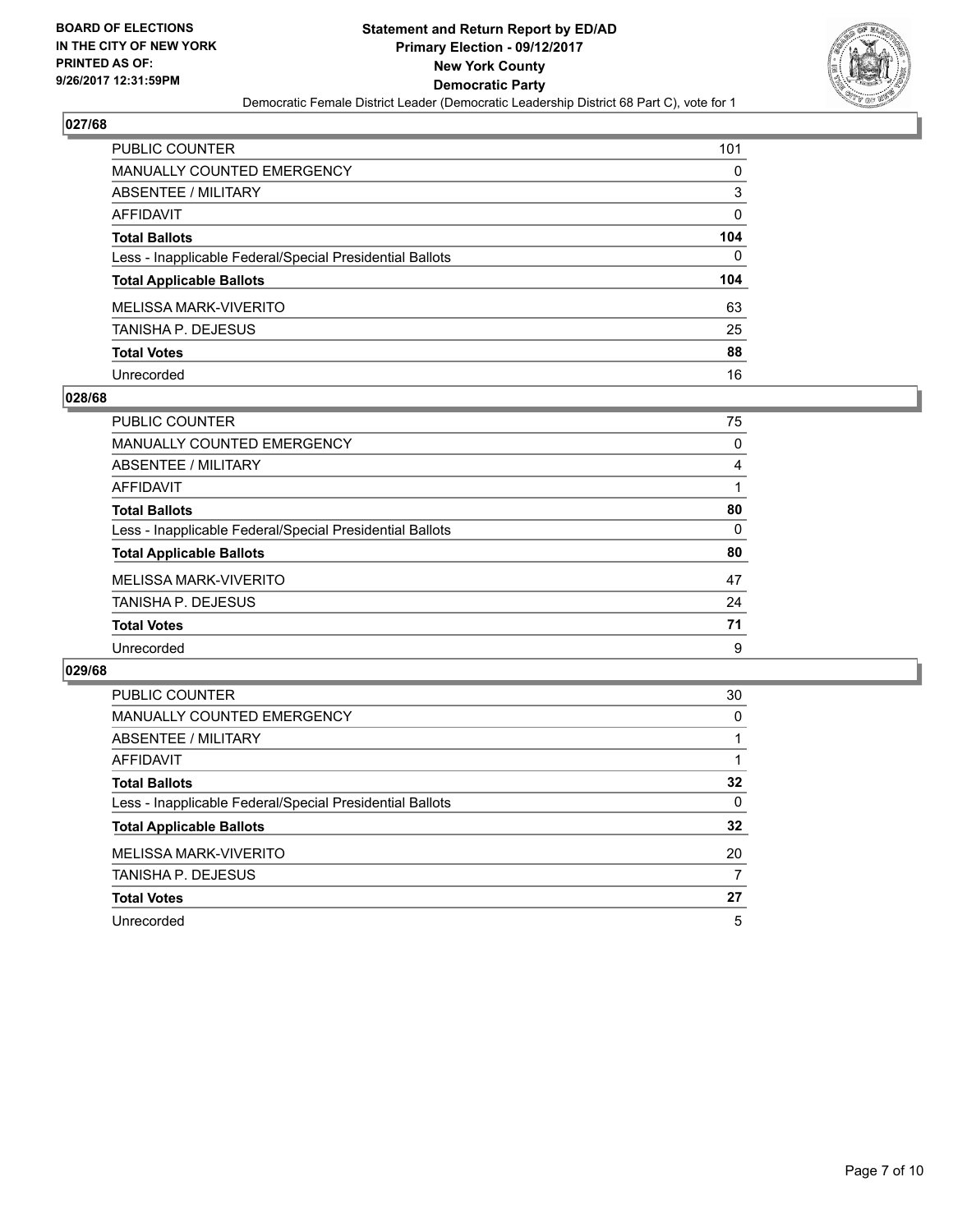

| PUBLIC COUNTER                                           | 102 |
|----------------------------------------------------------|-----|
| <b>MANUALLY COUNTED EMERGENCY</b>                        | 0   |
| ABSENTEE / MILITARY                                      | 28  |
| <b>AFFIDAVIT</b>                                         | 0   |
| <b>Total Ballots</b>                                     | 130 |
| Less - Inapplicable Federal/Special Presidential Ballots | 0   |
| <b>Total Applicable Ballots</b>                          | 130 |
| MELISSA MARK-VIVERITO                                    | 69  |
| <b>TANISHA P. DEJESUS</b>                                | 38  |
| <b>Total Votes</b>                                       | 107 |
| Unrecorded                                               | 23  |

#### **031/68**

| PUBLIC COUNTER                                           | 154 |
|----------------------------------------------------------|-----|
| <b>MANUALLY COUNTED EMERGENCY</b>                        | 0   |
| ABSENTEE / MILITARY                                      | 5   |
| AFFIDAVIT                                                |     |
| <b>Total Ballots</b>                                     | 160 |
| Less - Inapplicable Federal/Special Presidential Ballots | 0   |
| <b>Total Applicable Ballots</b>                          | 160 |
| <b>MELISSA MARK-VIVERITO</b>                             | 79  |
| TANISHA P. DEJESUS                                       | 47  |
| <b>GEORGE KELLER (WRITE-IN)</b>                          |     |
| JAMEELAH PRESSLEY (WRITE-IN)                             |     |
| UNATTRIBUTABLE WRITE-IN (WRITE-IN)                       |     |
| <b>Total Votes</b>                                       | 129 |
| Unrecorded                                               | 31  |

| <b>PUBLIC COUNTER</b>                                    | 85       |
|----------------------------------------------------------|----------|
| MANUALLY COUNTED EMERGENCY                               | 0        |
| ABSENTEE / MILITARY                                      | $\Omega$ |
| AFFIDAVIT                                                | 0        |
| <b>Total Ballots</b>                                     | 85       |
| Less - Inapplicable Federal/Special Presidential Ballots | 0        |
| <b>Total Applicable Ballots</b>                          | 85       |
| MELISSA MARK-VIVERITO                                    | 43       |
| <b>TANISHA P. DEJESUS</b>                                | 20       |
| <b>Total Votes</b>                                       | 63       |
| Unrecorded                                               | 22       |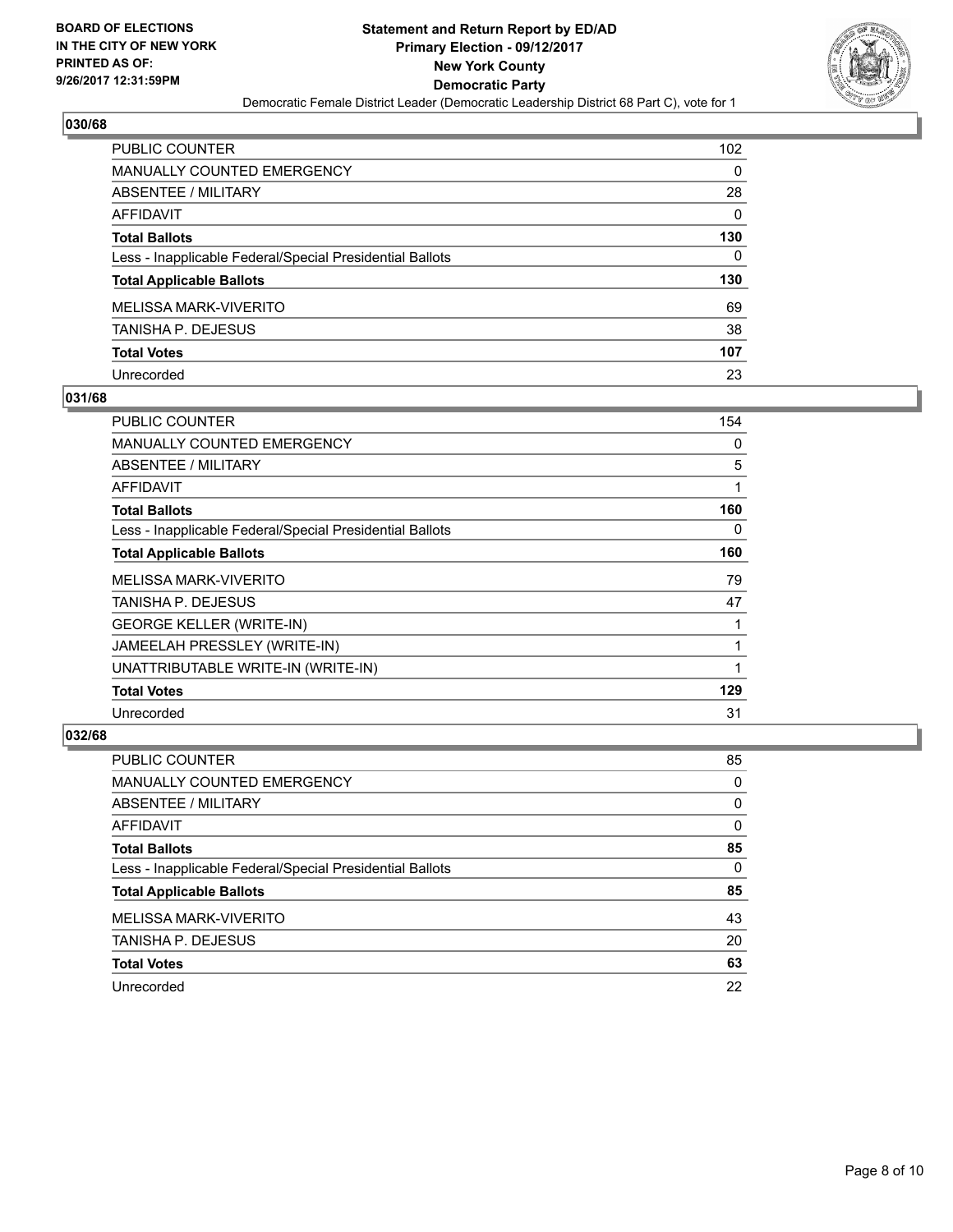

| PUBLIC COUNTER                                           | 76 |
|----------------------------------------------------------|----|
| <b>MANUALLY COUNTED EMERGENCY</b>                        | 0  |
| <b>ABSENTEE / MILITARY</b>                               | 2  |
| <b>AFFIDAVIT</b>                                         | 0  |
| <b>Total Ballots</b>                                     | 78 |
| Less - Inapplicable Federal/Special Presidential Ballots | 0  |
| <b>Total Applicable Ballots</b>                          | 78 |
| <b>MELISSA MARK-VIVERITO</b>                             | 56 |
| <b>TANISHA P. DEJESUS</b>                                | 10 |
| <b>Total Votes</b>                                       | 66 |
| Unrecorded                                               | 12 |

#### **111/68**

| PUBLIC COUNTER                                           | 54             |
|----------------------------------------------------------|----------------|
| MANUALLY COUNTED EMERGENCY                               | 0              |
| ABSENTEE / MILITARY                                      | $\overline{2}$ |
| AFFIDAVIT                                                |                |
| <b>Total Ballots</b>                                     | 57             |
| Less - Inapplicable Federal/Special Presidential Ballots | 0              |
| <b>Total Applicable Ballots</b>                          | 57             |
| MELISSA MARK-VIVERITO                                    | 31             |
| <b>TANISHA P. DEJESUS</b>                                | 14             |
| <b>Total Votes</b>                                       | 45             |
| Unrecorded                                               | 12             |

| <b>PUBLIC COUNTER</b>                                    | 87 |
|----------------------------------------------------------|----|
| <b>MANUALLY COUNTED EMERGENCY</b>                        | 0  |
| ABSENTEE / MILITARY                                      | 3  |
| AFFIDAVIT                                                | 2  |
| <b>Total Ballots</b>                                     | 92 |
| Less - Inapplicable Federal/Special Presidential Ballots | 0  |
| <b>Total Applicable Ballots</b>                          | 92 |
| <b>MELISSA MARK-VIVERITO</b>                             | 49 |
|                                                          |    |
| <b>TANISHA P. DEJESUS</b>                                | 31 |
| UNATTRIBUTABLE WRITE-IN (WRITE-IN)                       |    |
| <b>Total Votes</b>                                       | 81 |